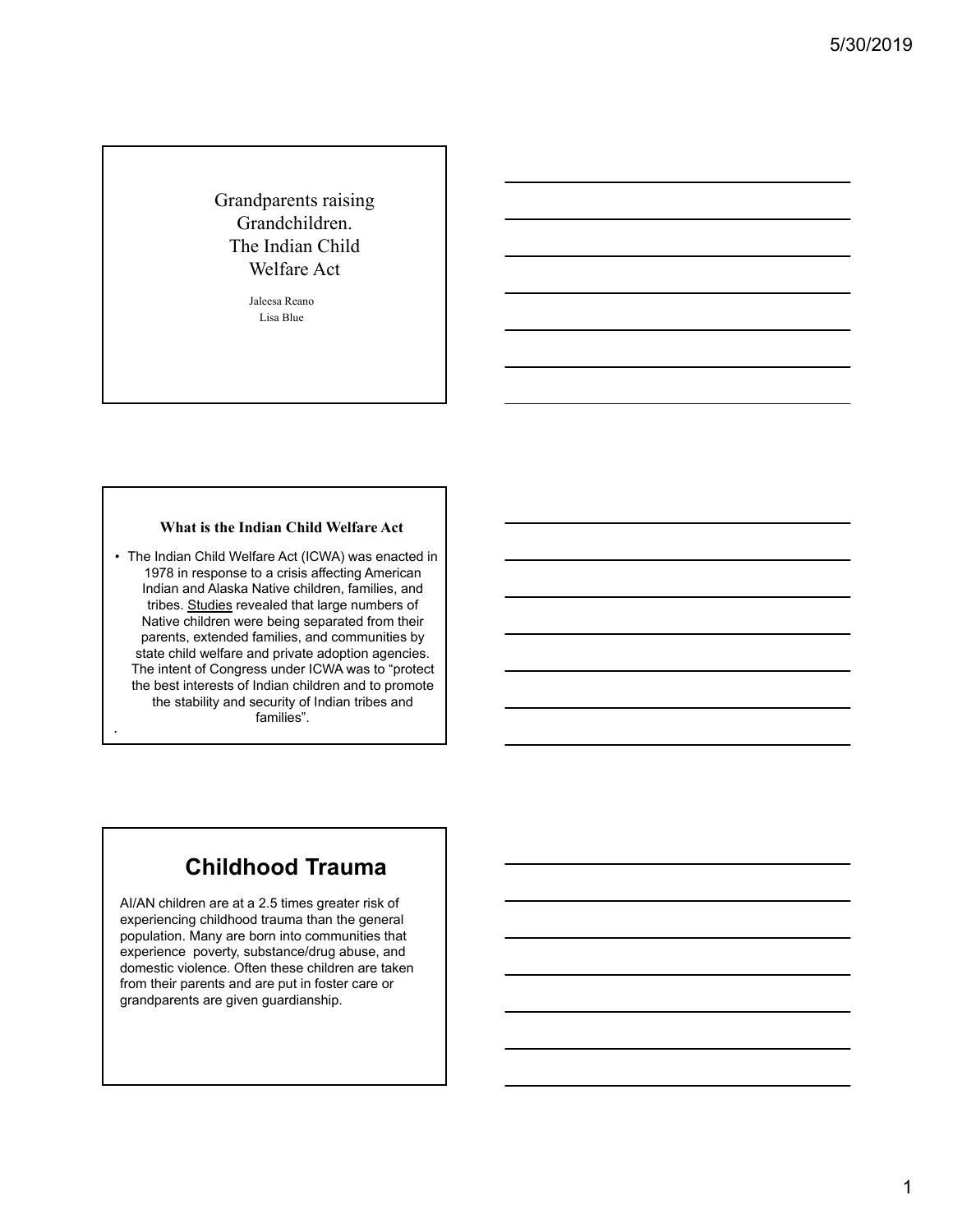### **The challenges of grandparents raising grandchildren**

- Stress: Coping with their own and their grandchild's grief. There are so many decisions to make when they are raising their grandchildren such as registering them for school, social worker visits, medical appointments.
- Financial Stress: Most often the grandparents are not working. Added financial burdens can bring on more stress.
- Grandparents health can deteriorate. Physically and emotionally. Grandparents feel exhausted after caring for an active toddler.
- Emotionally, the experience can be very straining. Seeking out mental health support would be beneficial.

### **Household Challenges**

- Some grandparents are dealing with children who have come to them with severe mental health issues.
- Not knowing how to deal with the effects of childhood trauma
- Overwhelmed by amount of people in the home
- Not understanding possible developmental delays

# **School Challenges**

•Getting children enrolled (not having all necessary documents)

•Getting children to/from school

•Anger issues

•Regression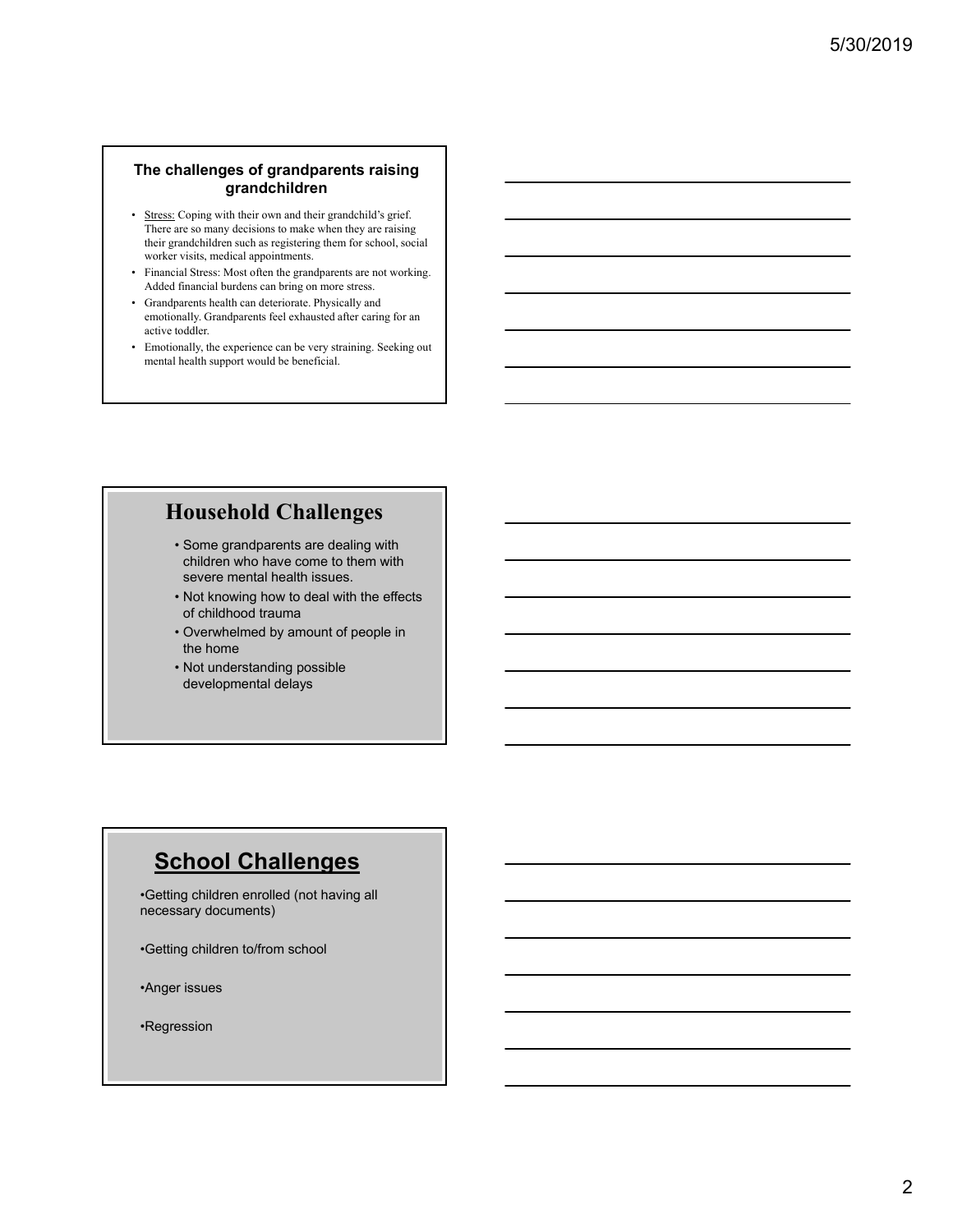# **Parental Involvement**

What happens when the non-custodial parent is living in the same home?

# **Support makes all the difference**

- Support groups
- Reach out in your community for child care help- CCDF
- Food Stamps
- Local Child Welfare Agency
- Develop MOA's with other programs. (CHR) appointment transport (Clinic) Medical needs, Mental health support
- (TANF) Temporary Assistance to Needy Families medicaid)
- Waivers for disabilities

Interview 1